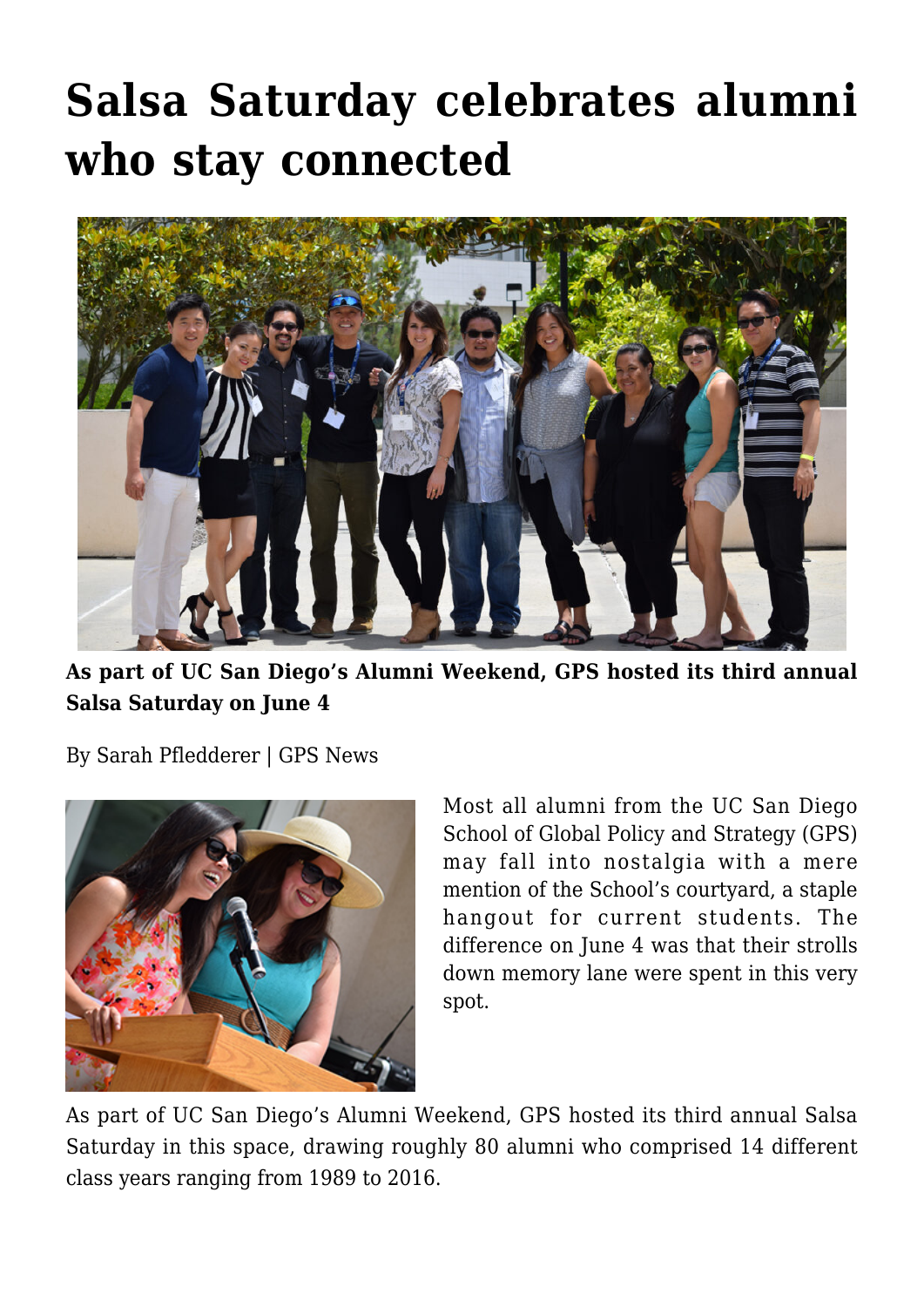"It's events like this that are really important in maintaining connections between alumni," said Maura Deignan '13, who co-emceed the reunion with Jessica Jinn '13. "We wouldn't have an alumni network if it wasn't for all of you coming out today."

Amid dining on Mexican cuisine and in good company of old friends, alumni also received a refresher on a few GPS faculty members' current research.

Threaded through Professors [Craig McIntosh,](https://gps.ucsd.edu/faculty-directory/craig-mcintosh.html) [Gordon McCord,](https://gps.ucsd.edu/faculty-directory/gordon-mccord.html) [Liz Lyons](https://gps.ucsd.edu/faculty-directory/elizabeth-lyons.html) and [Tai](https://gps.ucsd.edu/faculty-directory/tai-ming-cheung.html) [Ming Cheung's](https://gps.ucsd.edu/faculty-directory/tai-ming-cheung.html) TED-style talks also were sentiments about seeing students that once sat before them in a classroom now assembled before them as thriving professionals.

"We do a lot of research, and it takes a long time to get any meaningful result," Lyons said, discussing her work on organizational economics and management. "With teaching, we get results a lot faster. It's great to see what you all are doing."

Among those students who have gone on to be shining stars is Yiru Zhou '93, GPS's [2016 Outstanding Alumna](https://gpsnews.ucsd.edu/yiru-zhou-embraces-the-past-and-shapes-the-future-of-gps.html).

Lei Guang, director of the School's [21st Century China Program,](http://china.ucsd.edu/) shared a few kind words about Zhou, who is vice president of China operations for Qualcomm Technology Licensing, before formally presenting her with the accolade alongside GPS Founding Dean [Peter Gourevitch](https://gps.ucsd.edu/faculty-directory/peter-gourevitch.html) and outgoing Alumni Board President Jeff Rector '97.

"Because of her work, the program has built a solid base of community support in San Diego and beyond," said Guang, who co-nominated Zhou for the award with 21st Century China Program Chair [Susan Shirk.](https://gps.ucsd.edu/faculty-directory/susan-shirk.html) "It's not an exaggeration to say the 21st Century China Program would not be where it is today without Yiru's help on many fronts of community engagement."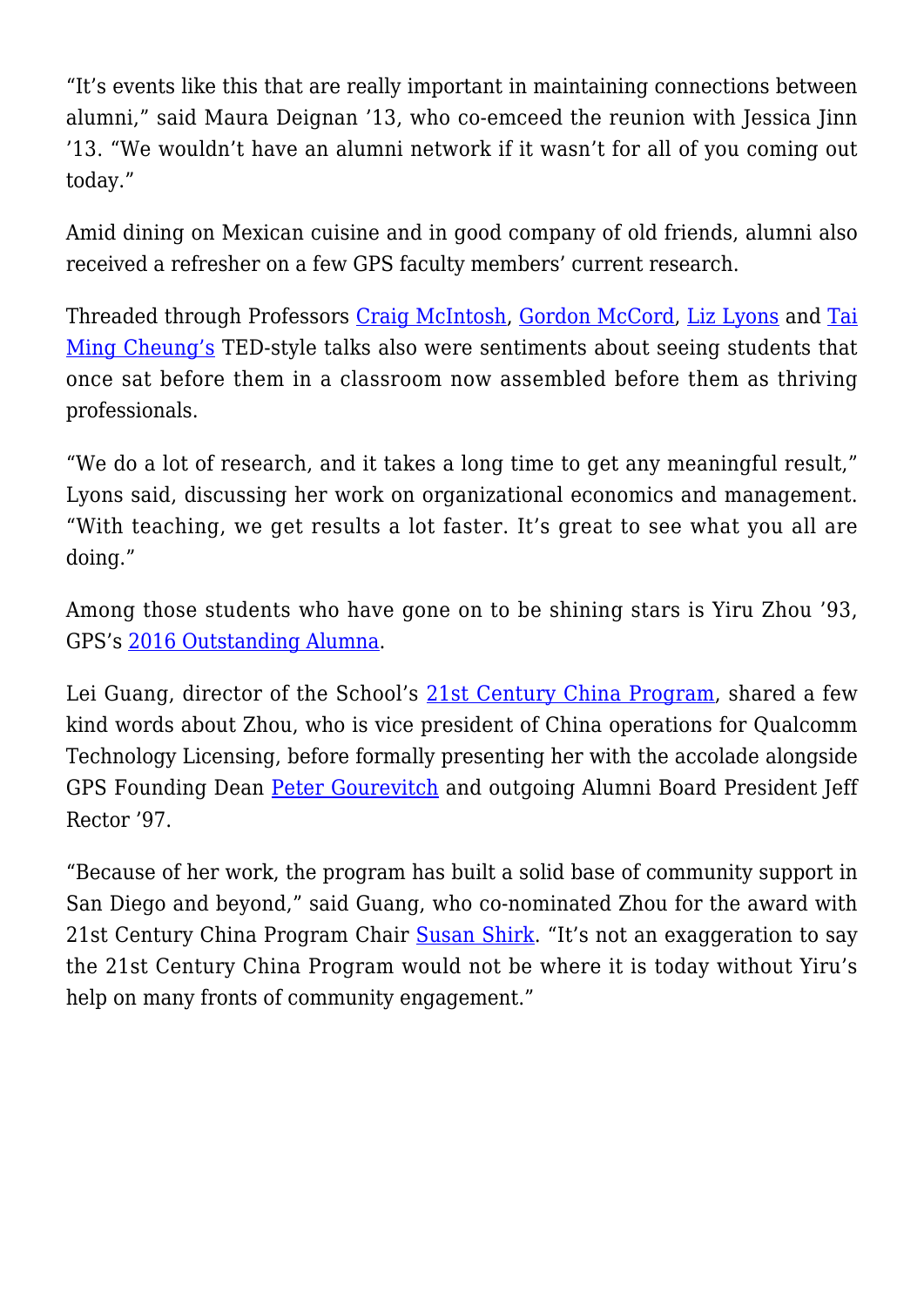

Zhou has served on the 21st Century China Program's advisory council since its inception in 2012, acting also as an informal and highly valued program ambassador.

"In a way, I feel like I need to give the School an award. I've gotten so much from the School, not only a unique education, but also a great opportunity to take an incredible journey I'm still enjoying today," Zhou said. "I'm really proud to be a GPS graduate."

GPS Alumni Director Nurit Mandel commended other alumni who "do a little extra" for the School, particularly Rector.

Sharing a note from Rector's fellow alumni board member, Ben Grayson '07, Mandel read: "With Jeff's leadership, the board's vision was fully crystallized, executed by his ability to instill inspiration and insistence on accountability. … Jeff has demonstrated the potential impact and value an alumni board can provide."

As a closing note, Rector underscored his fulfillment in keeping close ties to the School, encouraging his fellow classmates to do the same.

"We all benefit personally and professionally from being connected to the School. We get the opportunity to help the students who are here and help the program be an even bigger success in San Diego and worldwide," he said. "You'll get more out of it than you put into it, just like I did."